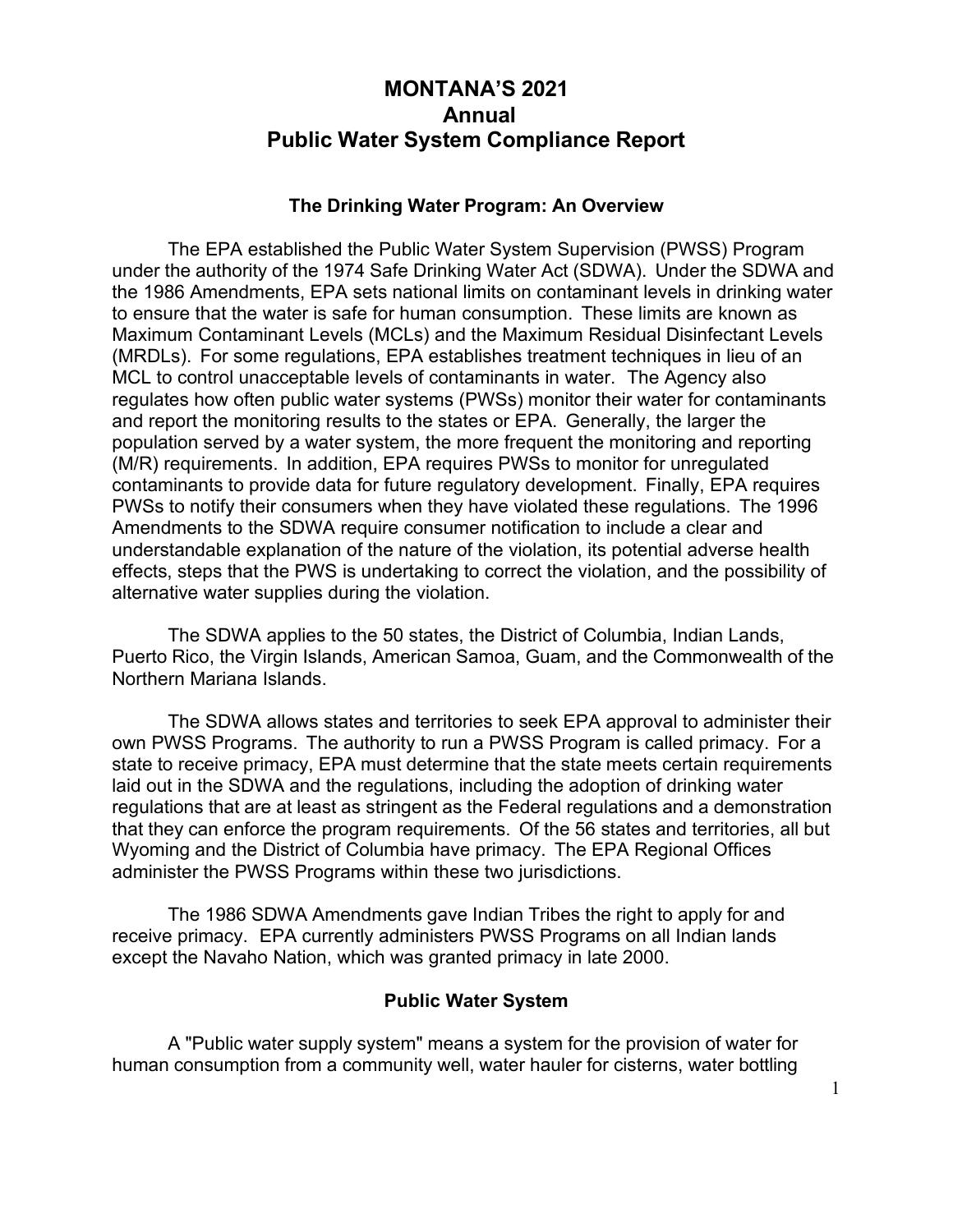plant, water dispenser, or other water supply that has at least 15 service connections or that regularly serves at least 25 persons daily for any 60 or more days in a calendar year. There are three types of PWSs. PWSs can be community (such as towns), nontransient noncommunity (such as schools or factories), or transient noncommunity systems (such as rest stops or parks). For this report, when the acronym "PWS" is used it means systems of all types unless specified in greater detail.

### **Maximum Contaminant Level**

Under the Safe Drinking Water Act (SDWA), the EPA sets national limits on contaminant levels in drinking water to ensure that the water is safe for human consumption. These limits are known as Maximum Contaminant Levels (MCLs).

#### **Maximum Residual Disinfectant Level**

The EPA sets national limits on residual disinfectant levels in drinking water to reduce the risk of exposure to disinfectant byproducts formed, when public water systems add chemical disinfectant for either primary or residual treatment. These limits are known as Maximum Residual Disinfectant Levels (MRDLs).

## **Treatment Techniques**

For some regulations, the EPA establishes treatment techniques (TTs) in lieu of an MCL to control unacceptable levels of certain contaminants. For example, treatment techniques have been established for viruses, some bacteria, and turbidity.

## **Monitoring and Reporting**

A PWS is required to monitor and verify that the levels of contaminants present in the water do not exceed the MCL. If a PWS fails to have its water tested as required or fails to report test results correctly to the primacy agent, a monitoring and/or reporting violation occurs.

#### **Significant Monitoring and Reporting Violations**

For this report, significant monitoring violations are generally defined as any significant monitoring violation that occurred during the calendar year of the report. A significant monitoring violation, with rare exceptions, occurs when no samples were taken, or no results were reported during a compliance period.

#### **Consumer Notification**

Every Community Water System is required to deliver to its customers a brief annual water quality report. This report is to include some educational material, and will provide information on the source water, the levels of any detected contaminants, and compliance with drinking water regulations.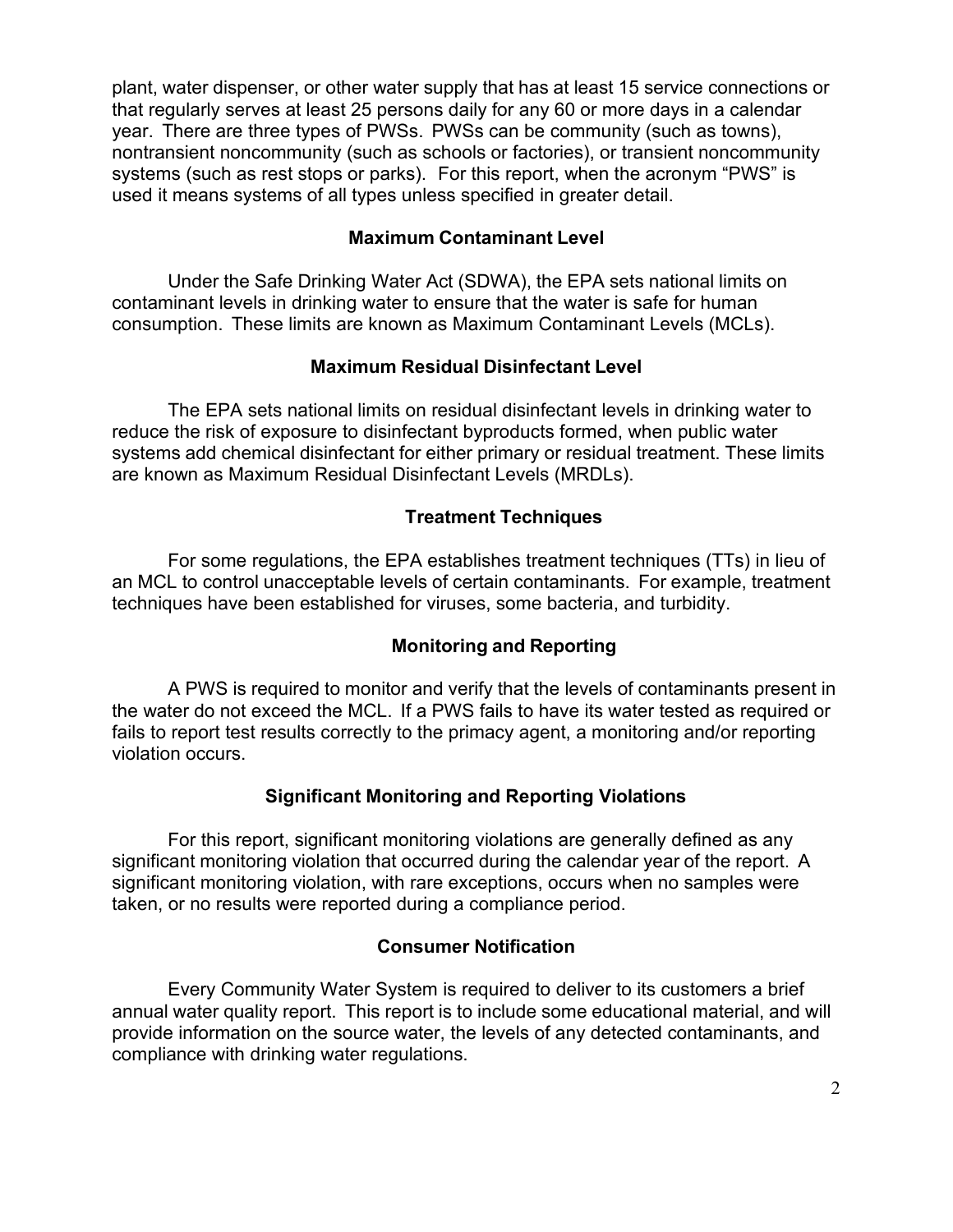### **Significant Consumer Notification Violations**

For this report, a significant consumer notification violation occurred if a community water system completely failed to provide its customers the required annual water quality report.

### **Significant Public Notification Violations**

For this report, significant public notification violation occurs when a PWS completely fails to notify its consumers that the PWS violated a national primary drinking water regulation or had a situation posing a risk to public health.

### **Annual State PWS Report**

Each quarter, primacy states submit data to the Safe Drinking Water Information System (SDWIS/FED), an automated database maintained by EPA. The data submitted include, but are not limited to, PWS inventory information, the incidence of Maximum Contaminant Level, Maximum Residual Disinfectant Level, monitoring, and treatment technique violations; and information on enforcement activity related to these violations. Section 1414(c)(3)(A) of the Safe Drinking Water Act requires states to provide EPA with an annual report of violations of the primary drinking water standards. This report covers the period of January 1, 2021 to December 31, 2021 and provides the numbers of violations in each of six categories: MCLs, MRDLs, treatment techniques, variances and exemptions, significant monitoring violations, and significant consumer notification violations. Montana's inventory of public water supplies varies in number but currently includes 764 community systems, 1161 transient non-community systems, and 297 nontransient non-community systems. The EPA Regional Offices report the information for Wyoming, the District of Columbia, and all Indian Lands but the Navaho Nation. EPA Regional offices also report Federal enforcement actions taken. Data retrieved from SDWIS/FED form the basis of this report.

## **OBTAINING A COPY OF THE 2021 PUBLIC WATER SYSTEMS REPORT**

As required by the Safe Drinking Water Act, the State of Montana has made the 2021 Public Water Systems report available to the public. Interested individuals can obtain a copy of the 2021 Annual Public Water Systems Report for Montana by accessing:

State Website: https[://deq.mt.gov/files/Water/PWSUB/Documents/2021MTAC](http://deq.mt.gov/water/drinkingwater/yourdrinkingwater)R.pdf

Telephone: (406) 444-4400 Fax Number: (406) 444-1374

E-Mail: EPizzini@mt.gov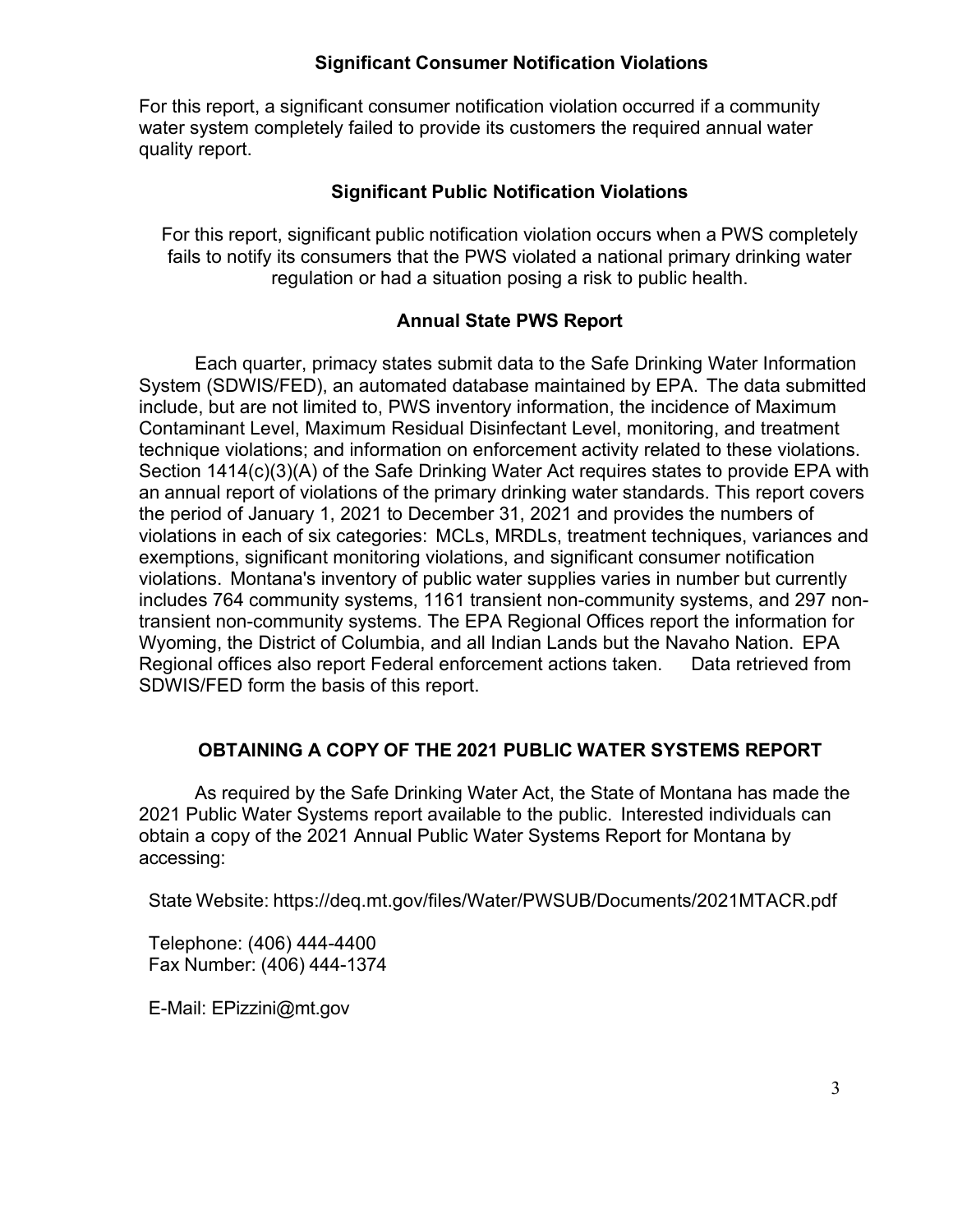Address: DEQ/PWS P.O. Box 200901 Helena, MT 59620-0901

Contact Name: Eugene Pizzini

### **Description of Report**

The attached report is broken down by rule into two types of violations, MCL (maximum contaminant level) and monitoring. Each violation type lists three categories, "# of Violations", "# of return to compliance (RTC) Violations", and "# of PWS in Violation". The following is a description of each:

 $#$  of Violations, this describes the total number of violations created for each regulated contaminant. Since violations are associated with sample point locations, it is possible for one system to have more than one violation for the same contaminant.

# of RTC Violations, RTC violations are violations that were created, but that have since been returned to compliance.

 $#$  of PWS in Violation, this indicates the number of systems that are responsible for the total number of violations listed for each rule. Thus, there may be more total violations than total systems.

| <b>Violation</b><br>Category                        | <b>Rule Group</b>                                                               | <b>Rule Name</b>                                                                           | # of<br><b>Violations</b> | # of RTC<br><b>Violations</b> | # of PWS<br>in<br><b>Violation</b> |
|-----------------------------------------------------|---------------------------------------------------------------------------------|--------------------------------------------------------------------------------------------|---------------------------|-------------------------------|------------------------------------|
| Maximum<br>Contaminant<br><b>Level Violation</b>    | <b>Chemicals</b>                                                                | Arsenic                                                                                    | 4                         | $\Omega$                      |                                    |
| Maximum<br>Contaminant<br><b>Level Violation</b>    | <b>Chemicals</b>                                                                | <b>Nitrates</b>                                                                            | 14                        | $\overline{0}$                |                                    |
| Maximum<br>Contaminant<br><b>Level Violation</b>    | <b>Chemicals</b>                                                                | <b>Radionuclides</b>                                                                       | 7                         | $\overline{0}$                |                                    |
| Maximum<br>Contaminant<br><b>Level Violation</b>    | <b>Disinfectants</b><br>and<br><b>Disinfection</b><br><b>Byproducts</b><br>Rule | Stage 2<br><b>Disinfectants</b><br>and<br><b>Disinfection</b><br><b>Byproducts</b><br>Rule | 12                        | 5                             | 5                                  |
| Maximum<br>Contaminant<br><b>Level Violation</b>    | <b>Microbials</b>                                                               | <b>Revised Total</b><br><b>Coliform Rule</b>                                               | 6                         | 6                             | 6                                  |
| TOTAL MAXIMUM CONTAMINANT LEVEL<br><b>VIOLATION</b> |                                                                                 |                                                                                            | 43                        | 11                            | 20                                 |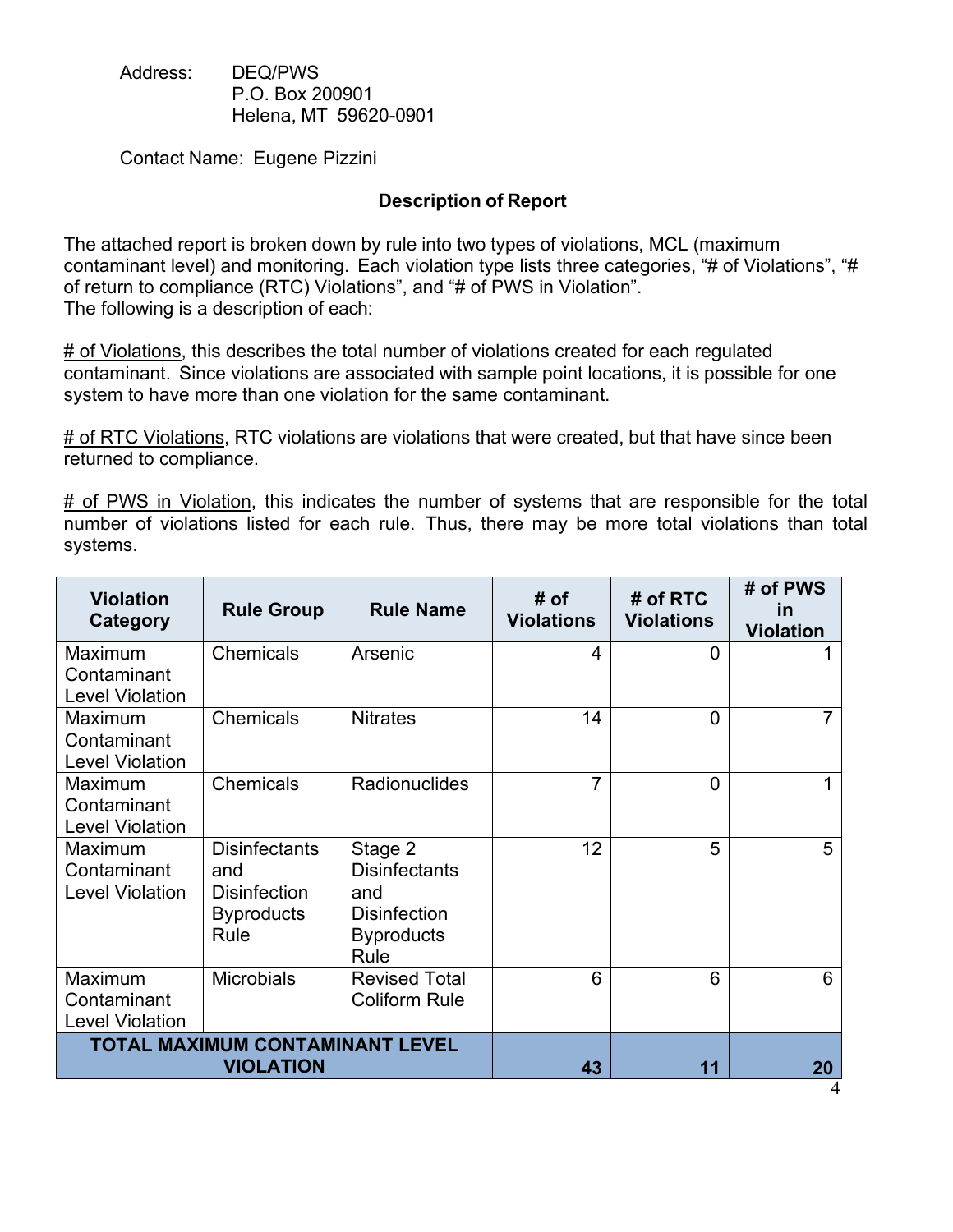| <b>Violation</b><br>Category          | <b>Rule Group</b>                                                               | <b>Rule Name</b>                                                              | # of<br><b>Violations</b> | # of RTC<br><b>Violations</b> | # of PWS<br>in<br><b>Violation</b> |
|---------------------------------------|---------------------------------------------------------------------------------|-------------------------------------------------------------------------------|---------------------------|-------------------------------|------------------------------------|
| Monitoring<br>Violation               | <b>Microbials</b>                                                               | <b>Revised Total</b><br><b>Coliform Rule</b>                                  | 529                       | 390                           | 296                                |
|                                       | <b>TOTAL MONITORING VIOLATION</b>                                               |                                                                               | 529                       | 390                           | 296                                |
|                                       |                                                                                 |                                                                               |                           |                               |                                    |
| <b>Violation</b><br>Category          | <b>Rule Group</b>                                                               | <b>Rule Name</b>                                                              | # of<br><b>Violations</b> | # of RTC<br><b>Violations</b> | # of PWS<br>in<br><b>Violation</b> |
| Monitoring<br>and<br>Reporting        | Chemicals                                                                       | Arsenic                                                                       | $\overline{2}$            | $\overline{2}$                | $\overline{2}$                     |
| Monitoring<br>and<br>Reporting        | Chemicals                                                                       | Inorganic<br><b>Chemicals</b>                                                 | $\overline{4}$            | $\overline{2}$                | 4                                  |
| Monitoring<br>and<br>Reporting        | Chemicals                                                                       | Lead and Copper<br>Rule                                                       | 220                       | 149                           | 189                                |
| Monitoring<br>and<br>Reporting        | Chemicals                                                                       | <b>Nitrates</b>                                                               | 124                       | 74                            | 123                                |
| Monitoring<br>and<br>Reporting        | Chemicals                                                                       | Radionuclides                                                                 | 8                         | 8                             | 4                                  |
| Monitoring<br>and<br>Reporting        | Chemicals                                                                       | Synthetic<br>Organic<br>Chemicals                                             | 300                       | 300                           | 11                                 |
| Monitoring<br>and<br>Reporting        | Chemicals                                                                       | <b>Volatile Organic</b><br><b>Chemicals</b>                                   | 211                       | 126                           | 11                                 |
| Monitoring<br>and<br>Reporting        | <b>Disinfectants</b><br>and<br><b>Disinfection</b><br><b>Byproducts</b><br>Rule | Stage 1<br>Disinfectants and<br><b>Disinfection</b><br><b>Byproducts Rule</b> | $\overline{4}$            | 1                             | 4                                  |
| Monitoring<br>and<br>Reporting        | <b>Disinfectants</b><br>and<br><b>Disinfection</b><br><b>Byproducts</b><br>Rule | Stage 2<br>Disinfectants and<br><b>Disinfection</b><br><b>Byproducts Rule</b> | 50                        | 16                            | 26                                 |
| Monitoring<br>and<br>Reporting        | <b>Microbials</b>                                                               | <b>Ground Water</b><br>Rule                                                   | 101                       | 76                            | 72                                 |
| <b>TOTAL MONITORING AND REPORTING</b> |                                                                                 |                                                                               | 1024                      | 754                           | 446                                |